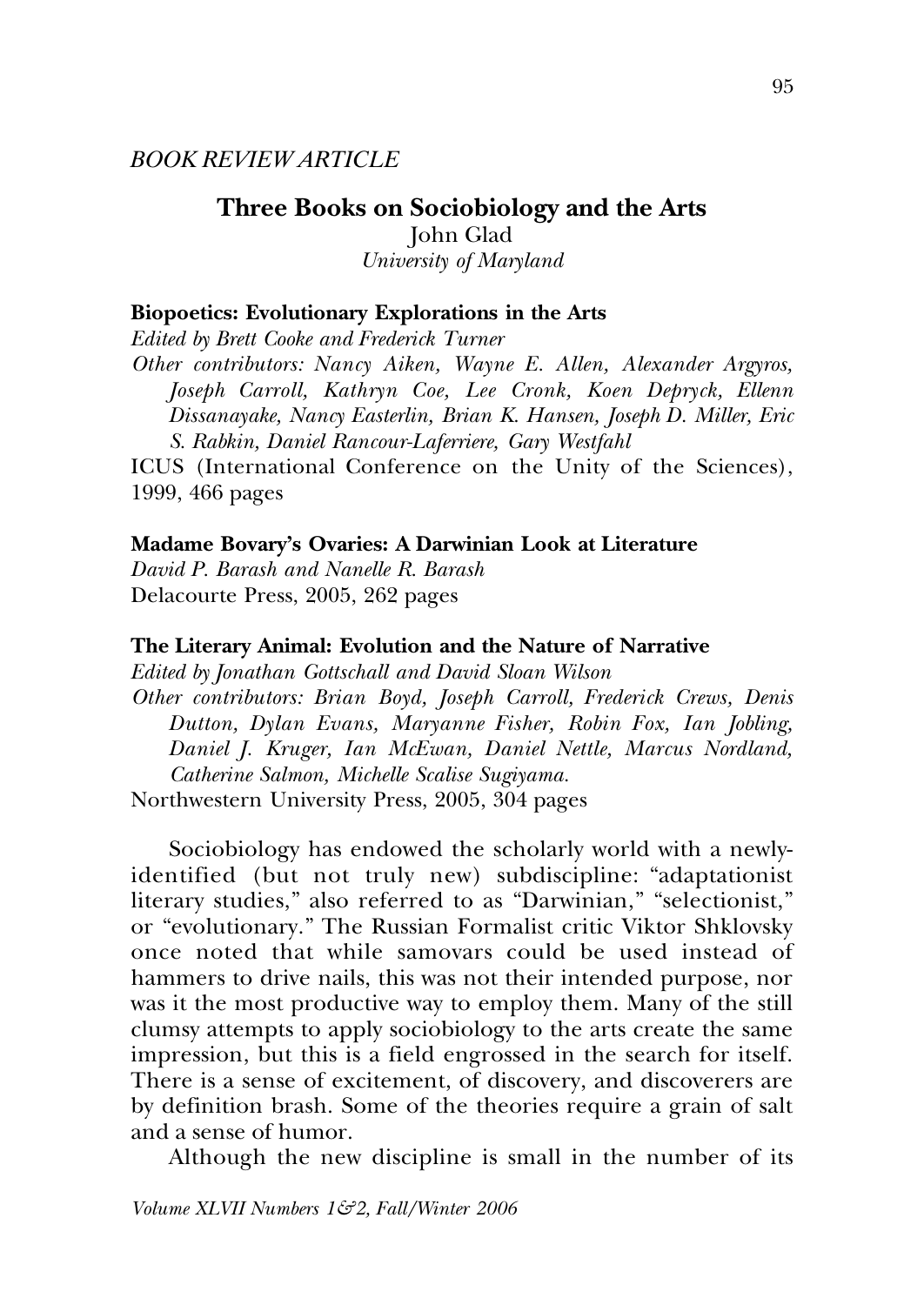adherents, it is amazingly disparate in its approaches, and thus I opt here for a sort of a hunt-and-peck approach – like the field itself. I freely confess that I do not do full justice to the various points of view presented in the book, and I apologize for that, but I do not see that it is possible to approach so many topics in any other way. Two of these books are, after all, collections of articles rather than monographs. So if you are not familiar with attempts to apply sociobiology to the arts, try to tolerate my telegraph style, and when you will have finished reading this review, you will have a basic acquaintance with both the promise and the weaknesses of the discipline. If at that point you want to learn more, try Joseph Carroll's *Literary Darwinism: Evolution, Human Nature, and Literature* (Routledge, 2004) or a fairly early collection *The Adapted Mind: Evolutionary Psychology and the Generation of Culture,* edited by Jerome H. Barkow, Leda Cosmides, and John Tooby (Oxford University Press, 1992). Four of the five books contain extensive bibliographies.

# **Biopoetics: Evolutionary Explorations in the Arts**

This collection was published by the International Conference on the Unity of the Sciences, and the contributors are indeed in search of a methodology which would permit the arts to be studied according to the same principles as mathematics and physics. I will attempt to list at least some of their salient ideas:

Brett Cooke in his introduction points out the newness of the field and traces its origins back to Edward O. Wilson, and his 1975 book *Sociobiology: The New Synthesis.* Sociobiology views human society as operating according to principles observed in insect colonies, and that is why Wilson's research caused such a furor. In as much as *Sociobiology* is considered "paradigmchanging," Cooke provides selections of and commentary on the biologist's writings, trying to reveal just how aesthetics might be of adaptive advantage, but Wilson is not an aesthetician and the approach comes off as rather hit-and-miss. In all fairness to Cooke, such a statement accurately sums up the state of the new field itself.

Ellen Dissanayake is entirely accurate in noting the "almost uniformly unsatisfying" treatment of art by evolutionary theorists. She herself proposes that art is "making special" ordinary human behavior. This does somewhat narrow down the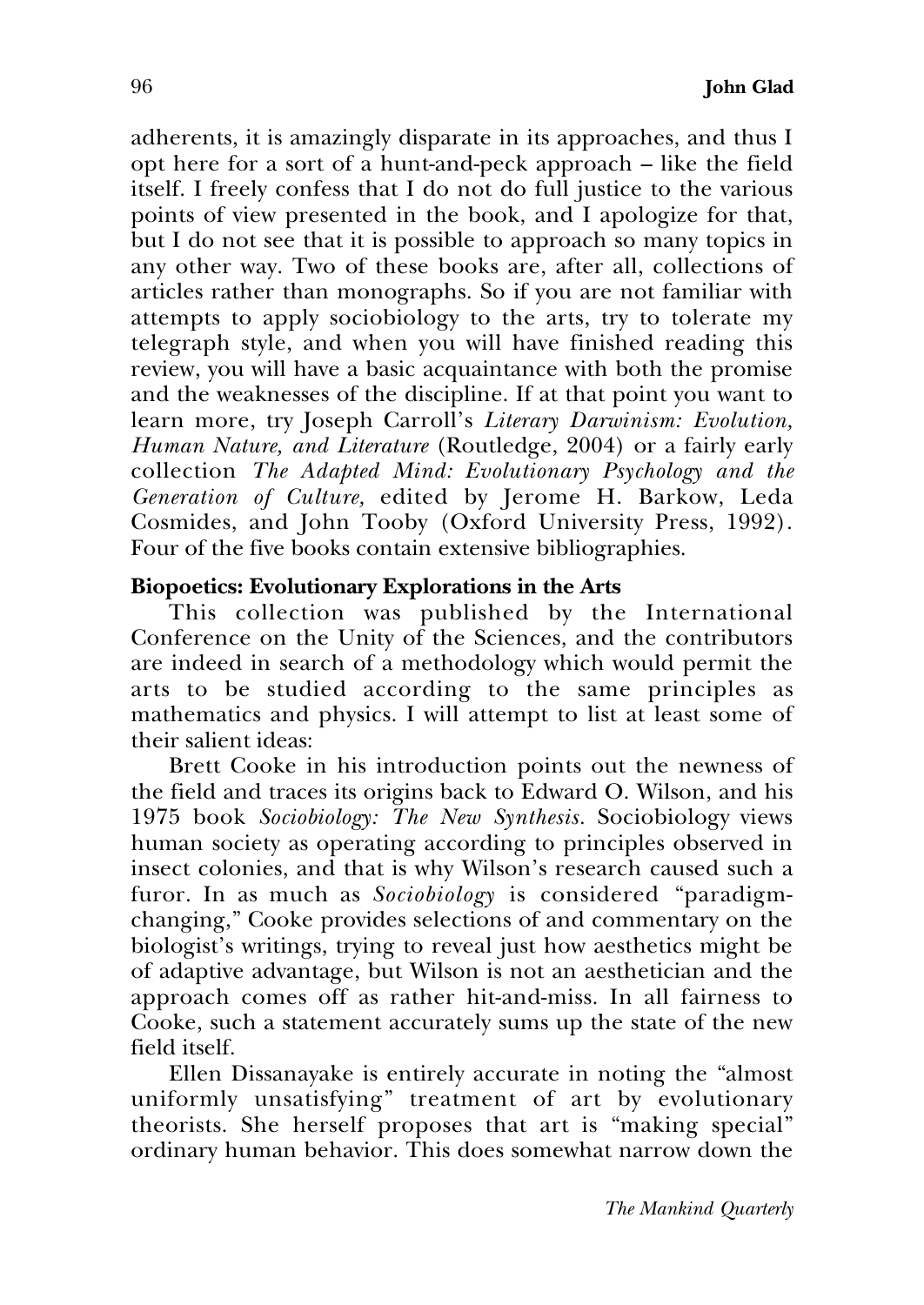topic, but really not much more. In a second essay she discusses the biological propensity for music on the basis of mother-child interaction,.

In an older article reprinted in this collection. Eric Rabkin makes some perceptive observations: a) Every culture founds itself on its own creation myths, and such ubiquity demonstrates the utility of art. b) Folklore is all about obedience. Cut free from the wolf's stomach, Little Red-Cap promises to obey her mother and not dawdle with strangers in the forest. c) All explanations are at bottom narrational.

Daniel Rancour-Laferriere discusses the now well known concept *meme*, developed by Richard Dawkins in *The Selfish Gene*, 1976 (I assume in imitation of Leibniz's *monads)*. Dawkins produced the term by abbreviating *mimeme*, meaning *mimic*. Examples of memes, according to Dawkins, are tunes, ideas, and catch-phrases, propagated ready-made in a process of imitation. I am unaware if Dawkins had read Eric Auerbach's famous book *Mimesis*.

Frederick Turner reasons that beauty may be a real property of things and not "a socially or individually constructed illusion," but concedes that he has only scratched the surface. And he takes a swipe at deconstructionism, which he considers *passé*:

Derrida is all very ingenious, but it becomes clear when his smokescreen of language is blown away that this emperor has no clothes. For all he is saying, after all, is that a word is not the same thing as what it refers to.

Joseph Carroll distinguishes three mutually hostile schools of literary scholarship: a) traditional, eclectic practitioners who believe that "great books" contain a precious heritage of Arnoldian humanism that has to be preserved and transmitted to future generations; b) "postmodernism," which consists of a blend of linguistic philosophy, Marxist social theory, and Freudian psychology (he does not discuss the Jewish common denominator, but refers only to postmodernism as currently "dominant"); and c) the new "Darwinian" scholarship, of which he has become an adherent. "Evolutionary criticism" rejects the traditionalist idea that art transcends or exceeds theoretical reduction but accepts from the postmodernists the idea that art is amenable to a unified scientific analysis. Literary scholars, he asserts, must either retrain themselves or retire.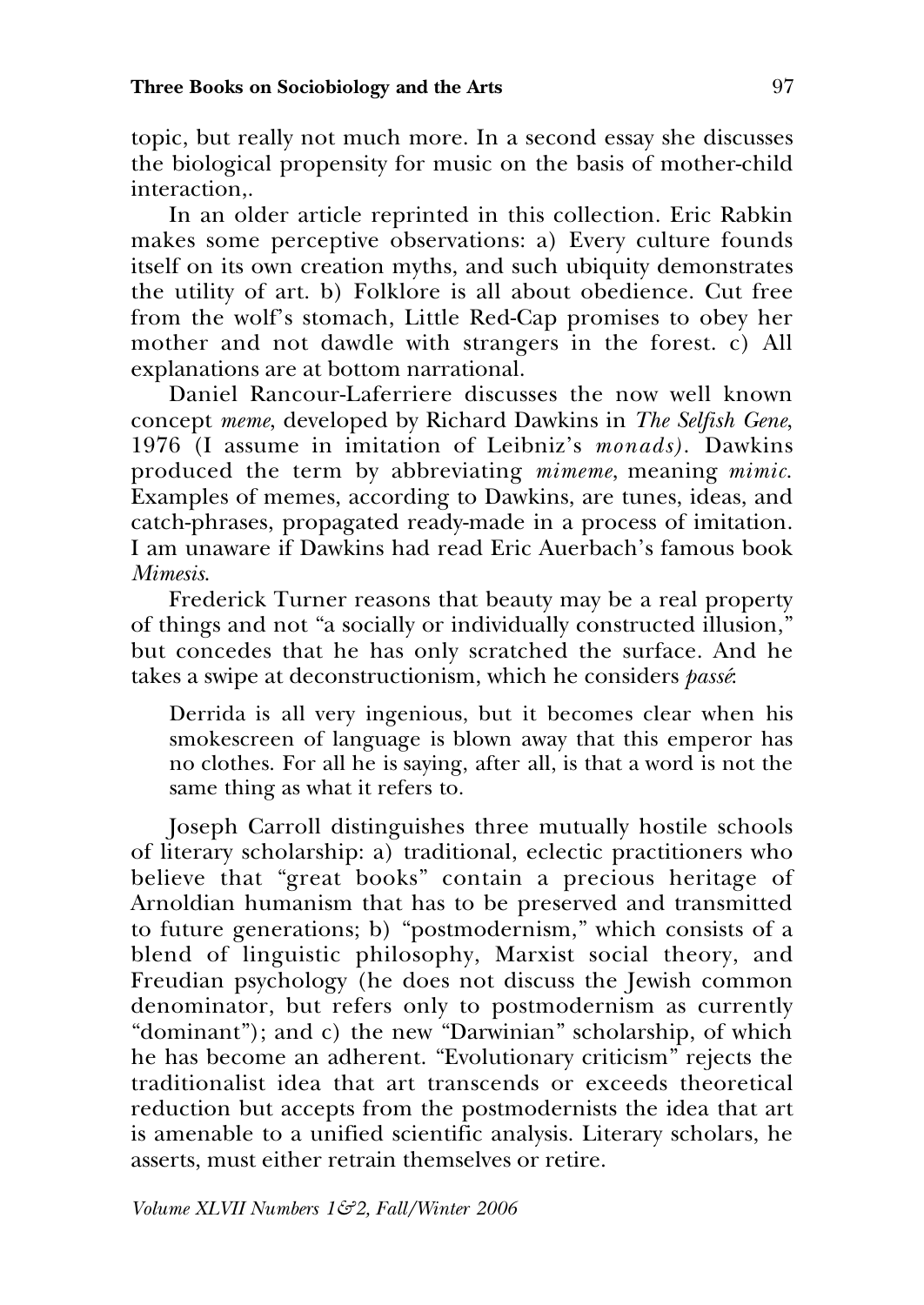Wayne E. Allen's contribution is frankly hard to take seriously. For him the arts are the manipulation of "mentally generated conceptualizations" made possible by "hormonally based psycho-emotional mechanisms" inducing mammalian pleasure and "ecstatic states" comparable to that of orgasm. Hopefully Wayne also enjoyed himself in writing the article, but art is first and foremost discipline, and while it may attempt to replicate ecstasy, I suggest that this all amounts to a refried Romantic conceit, served up with generous sides of gobbledygook.

In attempting to "apply genetic theory to behavior," Brett Cooke proceeds from the assumption that art is behavior that must have been adaptive, and in this assertion, fundamental to the new discipline, he conflates the author's personal values and those of his personages with art. I would argue that plot goes into art but is *not* art any more than the red pigment in a painting is art.

Lee Cronk discusses Margaret-Mead-style assertions as to the endless malleability of human society (now widely debunked), but fails to link his discussion to art.

Gary Westfahl takes up the topic of science fiction as having the potential for going beyond human perspectives, thus picking up the idea of transhumanism, but his fundamental starting point is flawed. Science fiction is not "a new genre of literature… significantly different from any previous literary forms," but is fantasy literature with purportedly scientific justification, nothing more.

Nancy L. Easterlin discusses narrativity in literature as a cognitive mode developed over the course of evolution to help us understand the world and our place in it. Refreshingly, she specifically denies that such an approach makes a meaningful contribution to the study of aesthetics. She analyzes plot as linear and oriented toward causality and discusses post-modern fictional worlds in which "the disintegration of language and of the norms of novelistic realism mirror the loss of a comprehensible world along with any perception of control over it."

Kathryn Coe is an anthropologist who treats the problem of functionality in the visual arts. She points out that collectivist art promotes social cohesiveness and quote's Darwin's evaluation of body painting as serving the purpose of enhancing sexual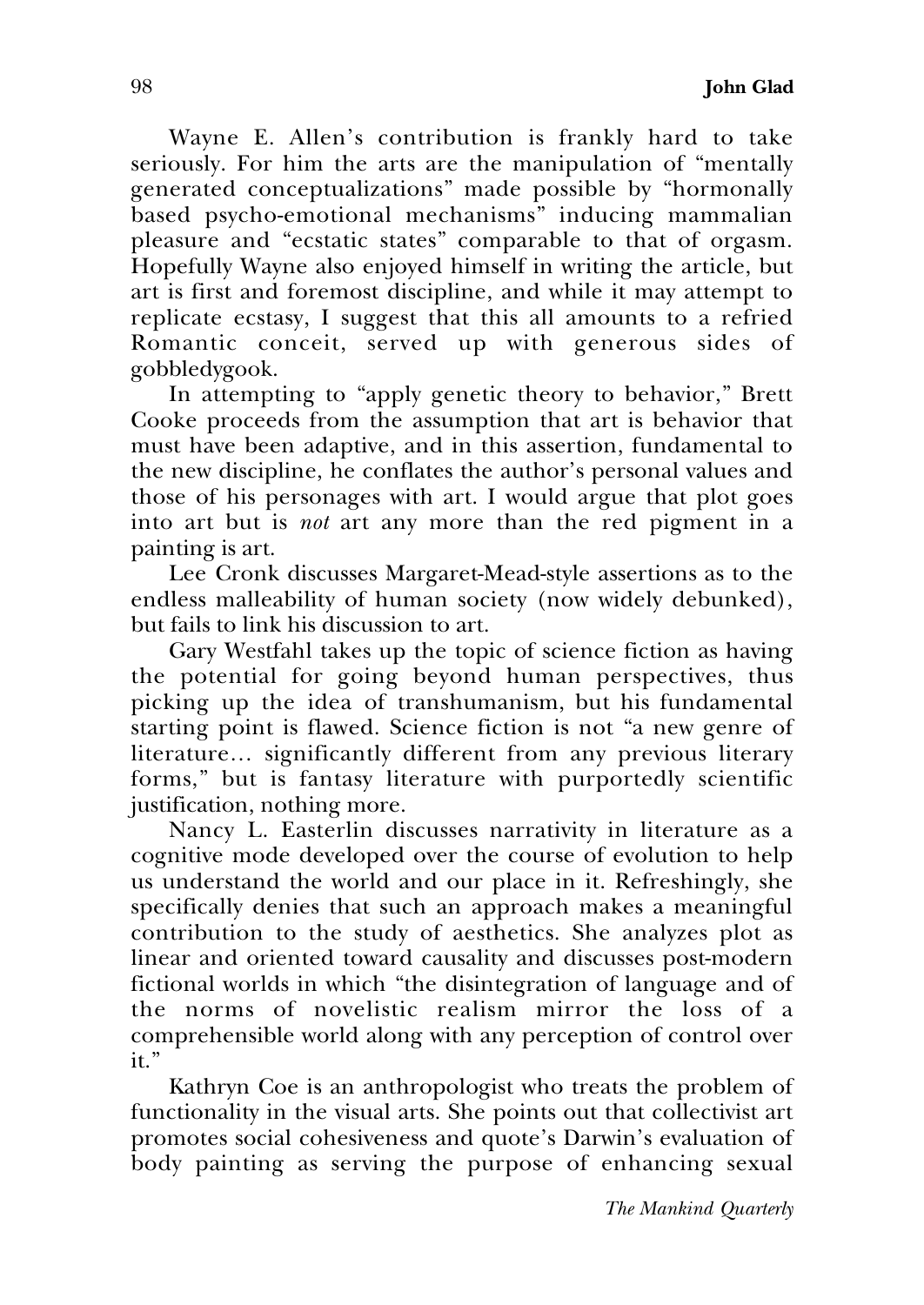attractiveness.

Joseph D. Miller discusses the drive for novelty, in particular with regard to science fiction.

Alexander Argyros argues that "the tragic is liable to be brittle and vulnerable to internally or externally generated instabilities" and that the tragic is founded on the conflict between creativity and a sense of mortality.

Brian Hansen analyzes the prehistory of the theater, pointing out that seven-year-old children are generally capable of multiple, fairly developed fantasy characters. Since it is the common scientifically opinion that the human brain achieved this level roughly a million years ago, the history of drama extends back at least this far in time. Hansen links drama with speech and views it as a gradual development rather than a single-event occurrence. Drama is for him historically linked with religious ritual and is a form of play which allowed people to gain experience in essential social interaction.

Koen DePryck discusses determinism, its denial of aesthetics, and the "hidden teleology behind the utilitarian evolutionary program." He derives biology from aesthetics rather than the reverse.

Nancy E. Aiken rediscovers an article by Herbert Spencer "The Origin and Function of Music," published in 1857 (two years before Darwin's *Origin of the Species*), in which Spencer speculates that art may have evolved from behaviors necessary for individual survival, thus launching an entire school of thought called "evolution aesthetics" in the late nineteenth century: "It is humbling to note," she writes, "that many 'new' ideas reflect propositions offered over a hundred years ago." She and Brett Cooke then present a useful and informative annotated bibliography of "Selectionist" studies of the arts.

### **Madame Bovary's Ovaries:**

## **A Darwinian Look at Literature**

"Evolutionary aesthetics" often takes the form of psychological analysis of literary characters. Such is the approach of David Barash and his daughter Nanelle, who analyze *Othello* as an illustration of the protagonist's sexual male jealousy. As for the novel *Jane Austin*, it boils down to finding the right mate, and the moral of *Tess of the d'Urbevilles* is that "men like bad girls but marry good ones." David Barash is not a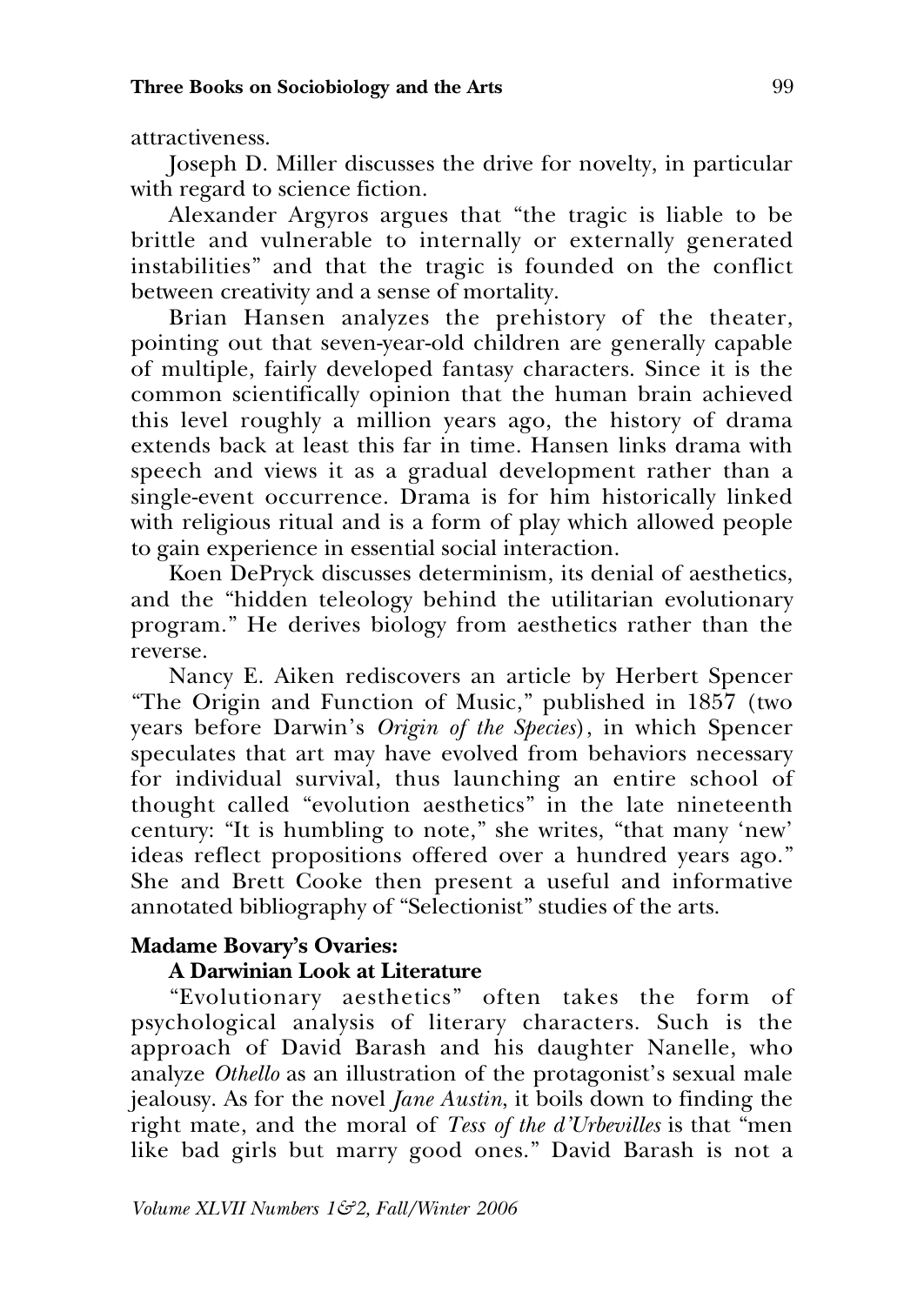literary scholar, but a psychologist, which explains the approach. The father-daughter duo argue that all humans are bound together by a common genetic blueprint, and that aesthetic pleasure consists of recognizing our commonalities with literary personages. They then proceed to analyze the "fitness" of literary characters – as if they were living people – through the prism of sociobiology:

We have based our approach on the conviction that literature, after all, is by human beings, about human beings, and for human beings. And whatever else they are, human beings are beings, biological creatures through and through, from beginning to end, ashes to ashes and dust to dust, hydrogen and oxygen and carbon and a sprinkling of sulfur, potassium, calcium, sodium, iron, and phosphorous, shaken and stirred and winnowed and selected by millions of years of evolutionary history.

All fine and good, but what does this tell us? Armies of Freudians, Jungians, and behaviorists have already been down this path. It is not without validity, but it is disappointing.

### **The Literary Animal:**

### **Evolution and the Nature of Narrative**

Edward O. Wilson, the above-mentioned biologist whose studies of social insects created the field of sociobiology, writes the "Foreword from the Scientific Side":

The cleavage between naturalism and social constructivism in literary theory highlighted by the essays to follow extends to the foundation of knowledge itself…. Either the great branches of learning – natural sciences, social sciences, and humanities – can be connected by a web of verifiable causal explanation or they cannot. Either existence can be mapped as a continuum with the aid of science… or science is only "one way of knowing…."

Wilson expresses hope that the "unifiers" will succeed in making their case, and how could he not be hopeful when they claim to be creating an entire new discipline in his name?

Frederick Crews, who writes the "Foreword from the Literary Side," comes out as a committed Darwinian, but "not a champion of evolutionary criticism," describing the new field as "just one among many avenues of legitimate inquiry." And he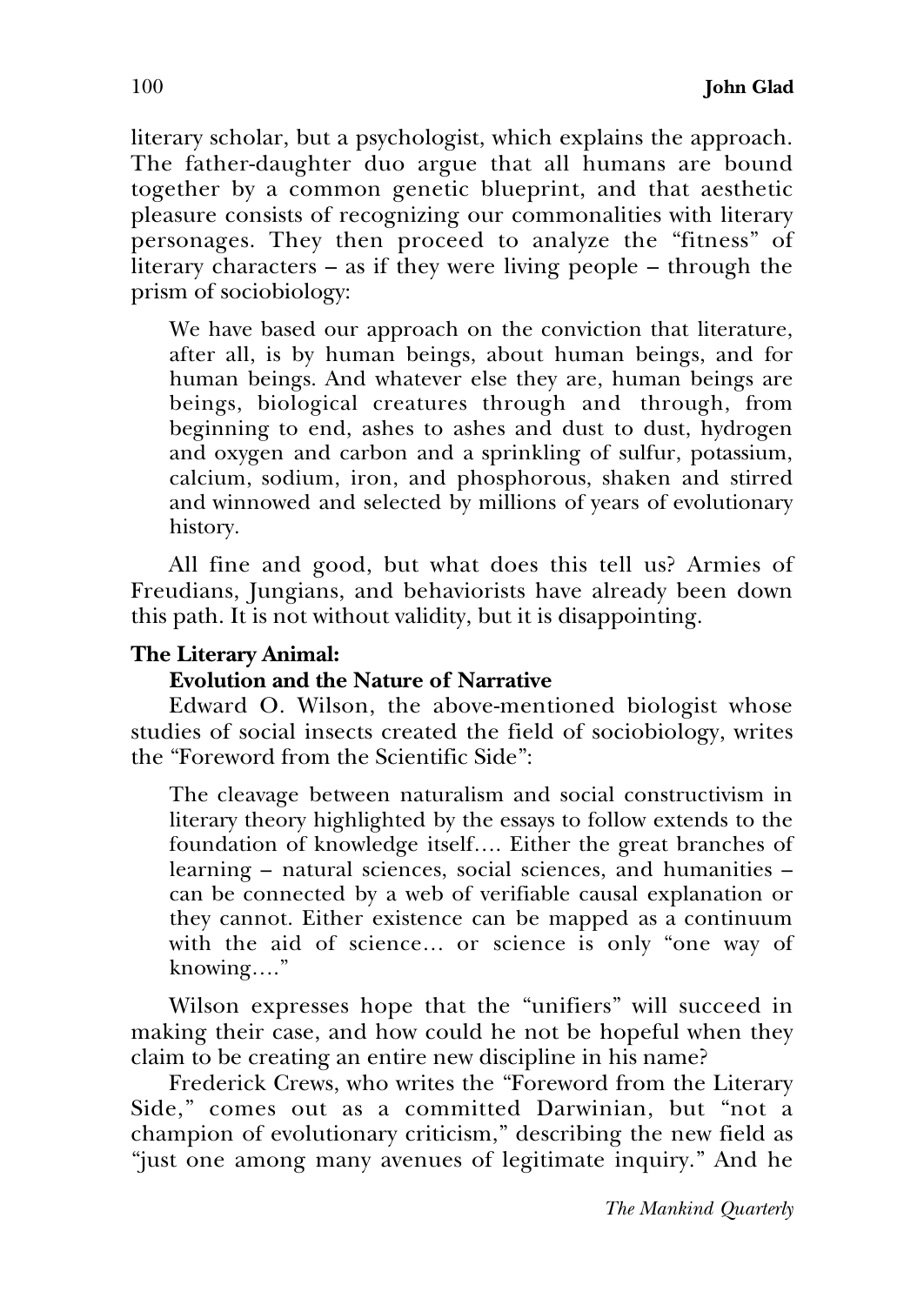adds that "consilience across disciplines does not require the surrender of one field [literary scholarship] to the goals and methodological habits of a more basic one" [evolutionary psychology]. Crews denounces the attacks on Wilson by the egalitarian thinkers Richard Lewontin and Stephen Jay Gould and the left-wing group *Science for the People* as "kangaroo courts" and in passing also takes a swipe at Derrida's Deconstructionism as "warped and demoralized by cynicism." The two forewords are the equivalent of loyal parents rooting for their son's team rather than the final whistle of the referee proclaiming the winner.

The volume's editors, Jonathan Gottschall and David Sloan Wilson (both of whom participated in *Biopoetics*), argue for a Darwinian "integrationist" worldview. Gottschall describes how, having just read Desmond Morris's 1967 best seller *The Naked Ape*, he then took up Homer:

I experienced the Iliad as a drama of naked apes – strutting, preening, fighting, tattooing their chests, and bellowing their power in fierce competition for social dominance, desirable mates, and material resources.

Echoing E. O. Wilson's words, Gotttschall decries *tabula-rasa* theories of human psychology that maintain that makes such claims as "gender is only an arbitrary social construct," and complains of *de facto* censorship by traditional literary scholars. D. S. Wilson supports him, commenting: "I could understand why the evolutionary perspective might be *controversial* in the field of literary studies – but effectively *off limits*?" The two editors then enunciate their approach:

We aim to forever establish evolution as part of the normal discourse in literary studies, while directing the attention of evolutionists to literature (and other art) as a fundamental product of human nature, (so far, so good, but then they go further) as a source of insight, (and then still further) and even as a source of data that can be analyzed quantitatively.

Ultimately Gottschall and Wilson go on to dismiss the literary work as a legitimate object of study in and of itself: "The subject of literary studies is ultimately the human mind." In this last claim they have gone too far, probably without realizing the full implication of their statement.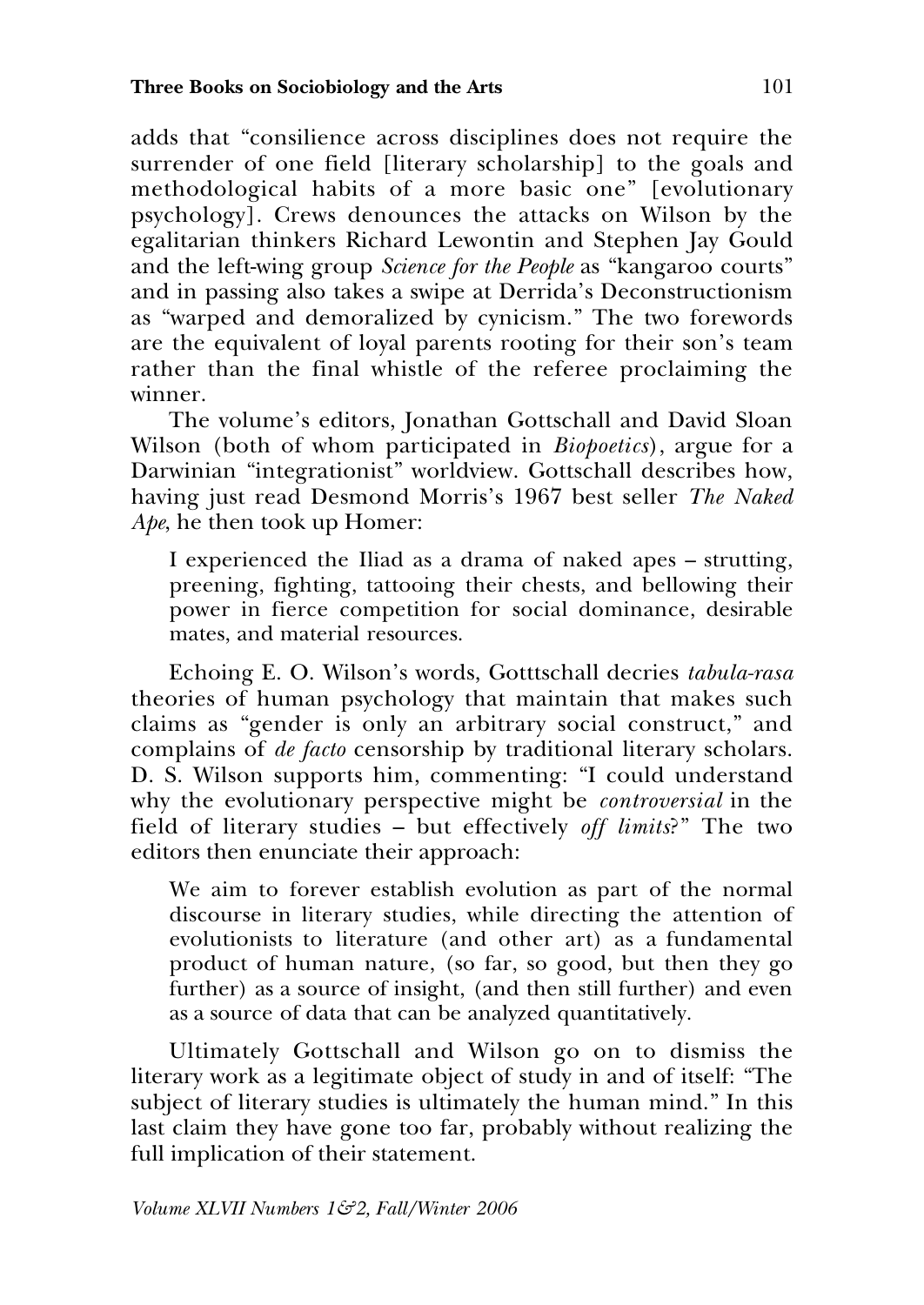Ian McEwan is not a literary scholar but a creative writer, and his contribution is akin to a lecture given by a swallow on aerodynamics. He begins by writing about a "theory of the mind" and literature as a "mental map" that "does not define human nature so much as exemplify it," but therewith exhausts his analysis, although he does swoop quite gracefully over a number of topics.

David Sloan Wilson sees literary studies as historically dominated by "social constructivism" – an insistence on human flexibility shared by postmodernism and deconstructionism – and attempts to reconcile it with sociobiology and "evolutionary psychology." He refers to this reconciliation of the nature and nurture schools as "reconstruction."

If D. S. Wilson's article is only peripheral to the purported topic of the book (literature), Dylan Evans' is virtually irrelevant. This is a generalized problem afflicting much of psychobiology purportedly applied to art (D. S. Wilson discusses the French psychoanalyst Jacque Lacan and the current predominance of the "cognitive science" model – the mind is a computer – over behaviorism.)

Daniel Nettle quotes the statistic that in 1999 the average Briton spent 369 hours watching drama, via television, film, and theater. If, according to Darwinism, people are ceaselessly preoccupied with the perpetuation of their genes, how does drama help them to accomplish this task? Some evolutionary theorists have speculated that spectator activities increase fitness via "fictional cognition," that participating in the arts is a way of displaying mating potential, that drama transmits behavioral norms, or that memes are best at "colonizing the mind." (I told you you'd have to have a little humor.) Of greater interest, at least to my mind, is Nettle's comparison of primate societies with insect colonies. Unlike ants or bees, which are governed by predetermined genetic instructions, primates maximize fitness within tight-knit social groups via learned interactions revolving around love and status: tragedy is about competition, and comedy about the mating game. We are preprogrammed for precisely this sort of thing. Unfortunately, Nettle does not analyze why the zoo gorilla (after all, just another primate!) likes to watch football. Perhaps a female would prefer soap operas.

Joseph Carroll, whom we heard from above, maintains that Darwinian psychology is on the verge of achieving a paradigm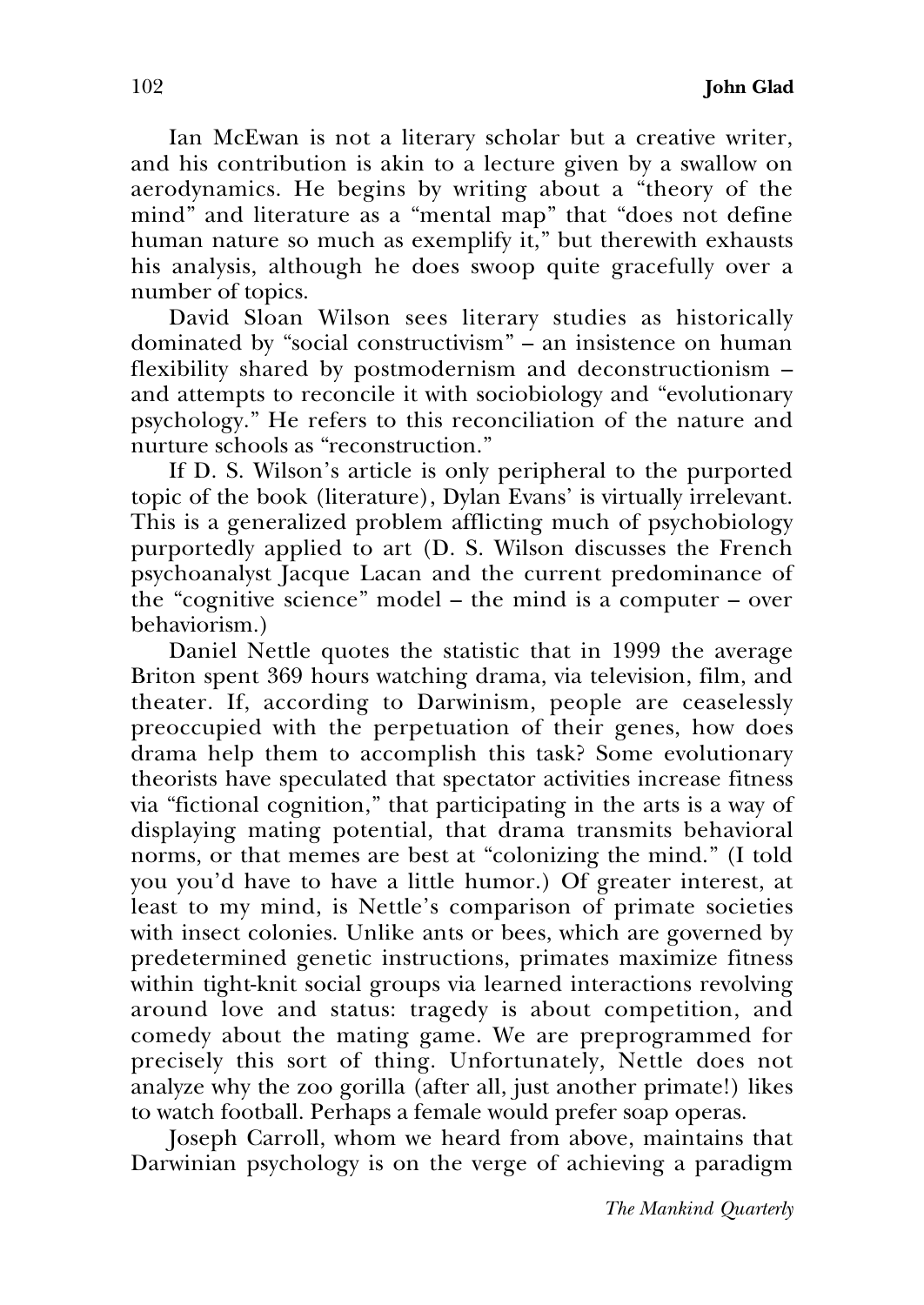that will in its turn create a new school of literary criticism (Most proponents of the application of sociobiology to the arts are concerned chiefly with literature rather than music or the visual arts.) Carroll targets all of previous literary scholarship, which he breaks down into two chief scholarly trends: a) traditional criticism, which Carroll views as impressionistic, opportunistic and, mainly, lacking in a "a systematic reduction to simple principles," and b) postmodernism with it "semiosis," "textuality," "class struggle," "the phallus," "bourgeois ideology," "discourse," "gender," "dialogism" "heterosexism," "the Other," "patriarchy," etc. "There is no work of literature written anywhere in the world, at any time, by any author," Carroll maintains, "that is outside the scope of a Darwinian analysis," and he illustrates his point with a Darwinian analysis of *Pride and Prejudice*, even though he begins his article by pointedly castigating psychological analyses of literary characters.

As can be seen from the above, the logic for applying sociobiology to literary works can be laid out quite simply:

- a) the behavior of biological creatures is determined by the degree to which these behaviors, directly or indirectly, influence fitness;
- b) art, including literature, is the product of such behavior;
- c) literary scholarship should not predicate an artistic universe separate from the laws of science.
- d) literary scholarship should be "Darwinian" ("evolutionary," "adaptationist," "selectionist").

The syllogism is indeed tempting, for it assumes a dovetailing of disparate knowledge. Who could possibly reject such a fundamental assumption of all of science? Previous literary scholarship now finds itself lumped together with creationism and people who believe 1930s black-and-white science-fiction films in which bearded cavemen wearing animal hides use sharpened sticks to fight off toothy, disagreeable dinosaurs.

But there is a leap of faith here which can be exposed by citing a fairly primitive practice. Many, perhaps most, college bookstores offer a selection of slender booklets that provide reasonably accurate plot summaries of novels for student "customers" (I said you'd need humor; this is phraseology in all seriousness by some well-known institutions of higher learning)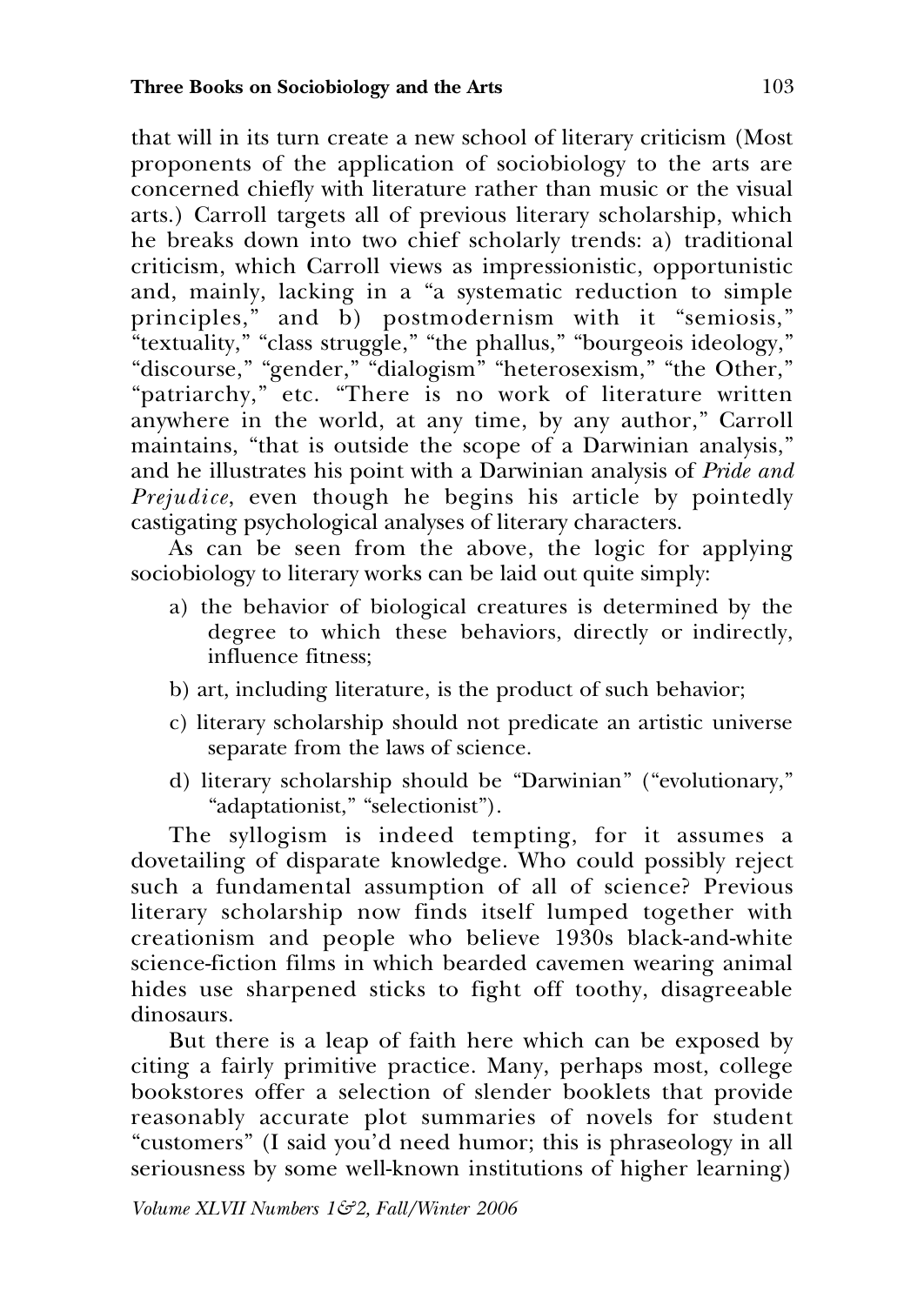or "clients" whose primary motivation does not extend further than receiving a grade, or at least course credit. I know of no "evolutionary" analysis of a literary work that is not equally applicable to the plot summary of that work. If such scholarship cannot distinguish between *Pride and Prejudice* and its ten-page summary, we are still very distant from the purportedly imminent "paradigm shift," for we have lost that which is most important, perhaps even the only thing that is important.

The basic hurdle faced by "biopoetics" is proving the unity of artist and his creation. If the artist creates his own universe, can we be sure that the laws of our "objective" universe are applicable there as well? Personally I am deeply opposed to and even repelled by such metaphysics, but at the same time the plot-summary objection must be answered if sociobiology is to be judged applicable, not just to the author's psychology, but to his literary creation.

One last item in Carroll's article: the notorious egalitarian/environmentalist contraposition to genetically determined diversity is part and parcel of the issue. "Evolutionary psychologists" speak of the brain in terms of fixed "cognitive modules" common to us all. This is the so-called doctrine of "domain generality," which holds to the *tabula rasa*, we-are-all-the-same worldview, and is opposed by the doctrine of "domain specificity," which is intertwined with the eugenics argument.

Marcus Nordland analyzes characters in two of Shakespeare's plays and objects to the egalitarian assumption that love is a "social construct," preferring instead to view it as a product of genetic and cultural co-evolution. Although he describes Shakespeare's comic heroines as "carnevalesque role reversals," his essay is essentially an exercise in biology and human psychology, with literary aspects serving only as illustration. Robin Fox examines male bonding in epics and romances from this same perspective. Males who bond will have reliable allies, he writes, and thus literary characters are of interest to him to the degree that they illustrate this "adaptational significance."

Brian Boyde and Michelle Sugiyama discuss a central dilemma of evolutionary art scholarship: if art does not promote fitness, why does it exist? After all, it "exceeds the functional" and thus subtracts from efforts to propagate the species. Boyde